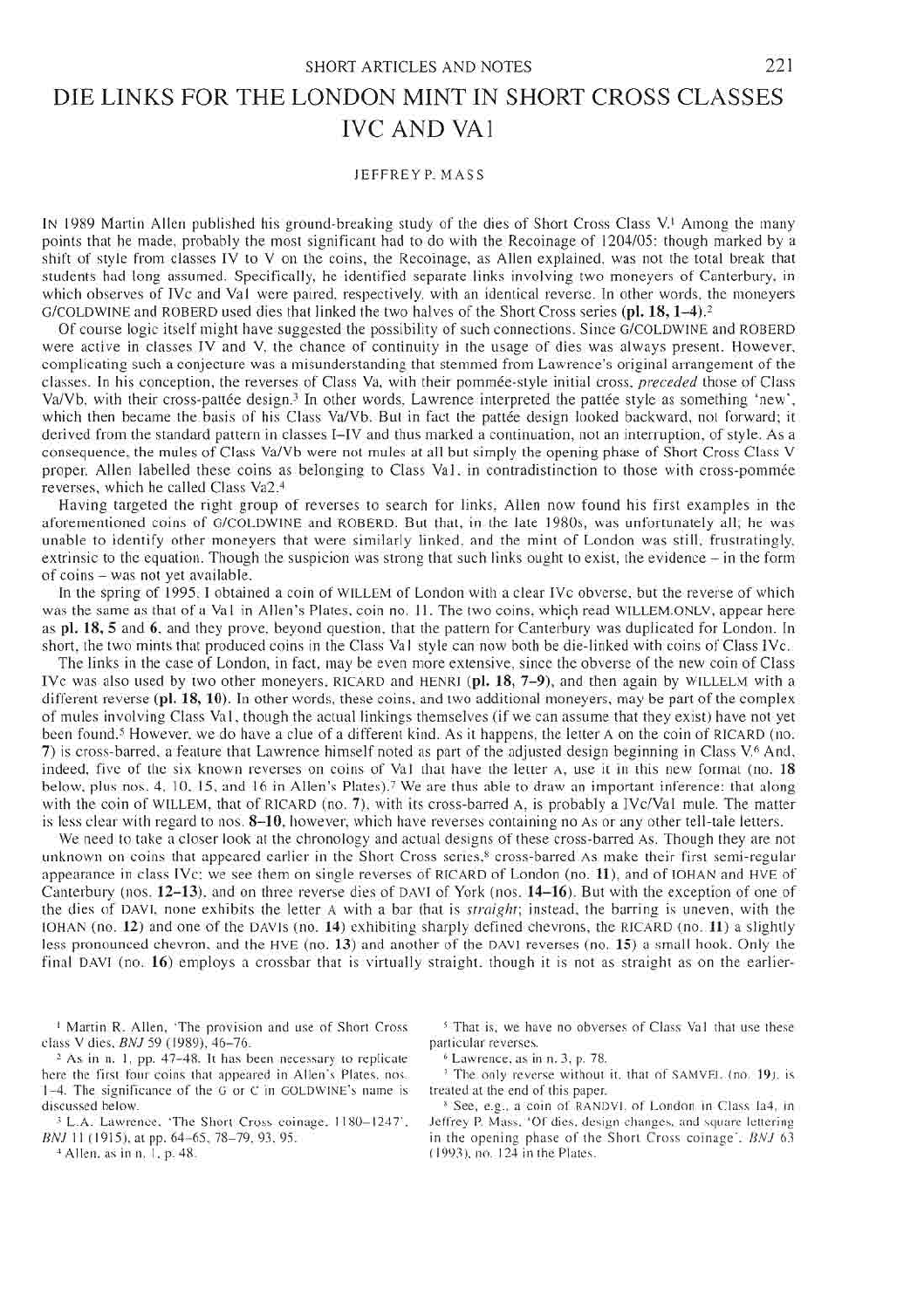### 222 SHORT ARTICLES AND NOTES

mentioned coin of RICARD (no. 7). And thus the coin of RICARD would appear, once again, to be classifiable as a IVc/Val mule, meaning that two coins of London (the WILLEM and the RICARD) were probably produced from dies designed for use in what we now understand to be sequential sub-classes.

**The case for muling can be strengthened by citing the die-linked coins of** ROBERD **and** COLDWINE, **first identified by Allen. Taking the** ROBERD **first (no.** 3), **it is a mule of Class IVc/Val because, like the** RICARD, **it has a straight-barred** A; **it is also, of course, die-linked with no. 4, which is of Class Val proper. But what about the coin of** COLDWINE **(no. 1) whose reverse, lacking any mint signature, did not use an** A **(thus**  COLDWINE.ON)? **In this case it was not a change of format but a change of letter: the moneyer's name was made to start with a** C, **not a** G. **That is, the name was** GOLDWINE **on all coins prior to Class V, and** COLDWINE **beginning at that juncture.<sup>9</sup> In the present instance, no. 1 is thus a IVc/Val mule, and its die-linked partner (no. 2) a Val. By contrast, however, another coin is a class IVc proper (no. 17), since its moneyer's name is**  GOLDWINE **not** COLDWINE.

**Both the shape and the selection of letters thus help us to distinguish the reverses of classes IV and V. Yet our knowledge remains far from being complete. For example, the best that we can say about the reverse of the** DAVI **with the nearly straight-barred** A **(no. 16) is that it might have been one of the final dies produced in the Class IVc phase. It cannot be considered as belonging to Class Val, since no coins of the mint of York have been found with a Val obverse.<sup>1</sup> " Moreover, concerning the other coins that share the IVc obverse with the mules of** WILLEM **and**  RICARD, **we have no basis as yet for classifying their reverses. They are either Class IVc's proper or IVc/Val mules (nos. 8-10).** 

**It remains to consider a further coin that has recently turned up (no. 18). Bearing an obverse of Class Val, its reverse reads** lOHAN.ON.CAN, **the first known specimen of that moneyer for the sub-class.<sup>11</sup> As it happens, the letter** A **appears twice on this reverse, in both the straight-barred and the unbarred versions! The barred** A **can be posited as the more important one, helping us to situate the die in Class Val. Moreover, this reverse can be usefully contrasted with that of the above-noted coin of** IOHAN **that we called a IVc, the one with the sharply defined chevrons on its two letter** As **(no. 12). That is, no. 12 is unambiguously a coin of Class IVc, and no. 18 seems just as clearly to be a coin of Class Val. Neither is a mule because of their respective obverses.** 

**On the related question, finally, of whether mules can be identified in the** *other direction* **(i.e., are there coins that we might call Class Val/IVc?), we need to examine the last of the six reverses, cited earlier, that have a letter**  A. **Of moneyer** SAMVEL, **it is no.** 5 **in Allen's Plates, and appears here, in a new specimen, as no. 19. The point of significance is that the cross bar is missing on both the** As (SAMVEL.ON.CAN), **making it theoretically possible that the coin is a Val/IVc mule. However, in the absence of an actual die link with a coin that bears a Class IVc obverse, the case for a mule cannot even begin to be made. If the** As **on this coin of** SAMVEL **(no. 19) had exhibited chevrons, we could be confident in classifying it as a mule. But** As **without bars are insufficient, especially since reverse dies in** *later* **sub-classes can occasionally be found to exhibit similar unbarred** As. **A case in point is a coin that reads** COLDWINE.ON.CA **(no. 20), which has a pommee-style initial cross and is thus a Va2.** 

**To conclude, L.A. Lawrence stated as follows eighty years ago: 'Mules are frequent between most of the**  consecutive classes, except between IV and V.<sup>\*12</sup> In fact, mules that connect the main classes remain decidedly **rare,<sup>13</sup> with the links between IV and V little different in that regard. Yet the mint of London can now be added to that of Canterbury in having utilized dies that linked classes IV and V. That is, the new coins of** WILLEM **and (probably)** RICARD **(nos. 5 and 7) show us that obverses that were first used at the time of Class IVc continued to be employed across the 'great divide' of the Recoinage. Specifically, the IVc-style obverse that we know to have been shared by these two moneyers was combined with reverses that were likely produced in the phase of Class Val.** 

**Even beyond that, some thirteen of the fourteen known moneyers who issued coins in Class IVc continued to be active in classes Val or Va2 (the only exception being** RANDVL **of Norwich/Northampton). Moreover, of that total of thirteen moneyers,** *all* **eleven from Canterbury and London have had coins bearing their names attributed explicitly to Class Val. When Allen published his paper on Class V in 1989, he included only nine of those eleven in his lists,<sup>14</sup> but now, only a few years later, the remaining two, resulting in comprehensiveness, can be added.** 

9 Allen, as in n. 1, p. 47, note 13. For additional comments, see Allen, 'Short Cross class Va: mules and mysteries', *NCirc*  1991, 337-38.

 Allen, as in n. 1, pp. 74, 76. Just to remind ourselves, *all*  of the other known reverses in Class IVc that contain the letter A have them unbarred or with a chevron or a hook.

 $\vert$  H ave also found a cut farthing of the same dies.

 L.A. Lawrence, 'More chronology of the Short Cross period', *NC* XVI (1916), 361.

 The mules that are best known are *within* the main classes, that is, those involving coins in closely situated subclasses. For example, there is extensive muling among the coins of classes Ial to Ia5, and among those of VIcl to VIc3; see Mass, 'Of dies, design changes, and square lettering', and I. Stewart, 'English coinage in the later years of John and the minority of Henry III', *BNJ* 49 (1979) and 51 (1981). Of course the best known mules are those involving the coins of classes Vb and Va, i.e. those built around the existence or nonexistence of both the reversed letter S and the cross pommee and cross pattée. See Allen, 'Short Cross class Va: mules and mysteries', as in n. 9.

1 4 Allen, as in n. 1, p. 62.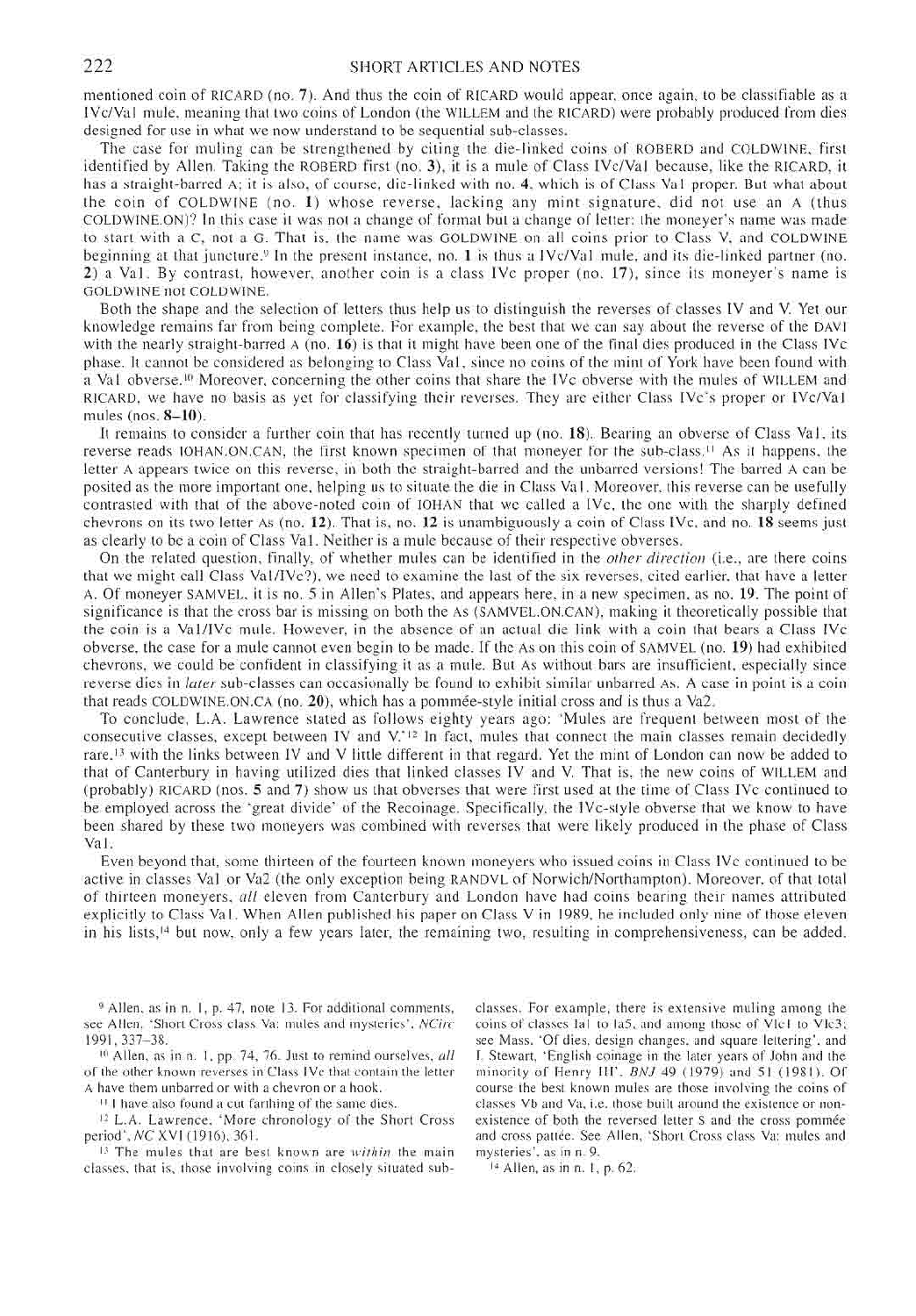

MASS: SHORT CROSS DIE LINKS